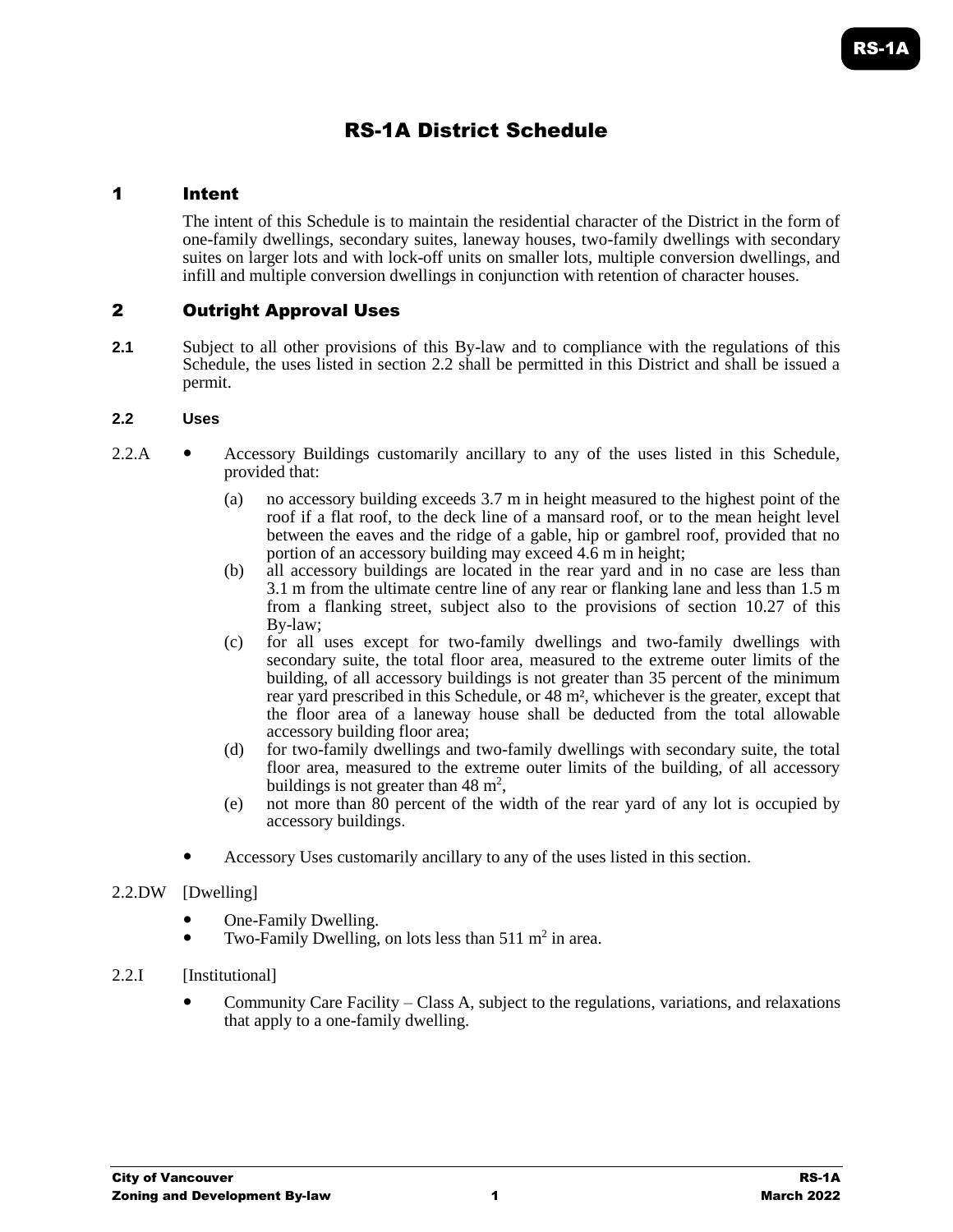# 3 Conditional Approval Uses

- **3.1** Subject to all other provisions of this By-law, the Director of Planning may approve any of the uses listed in section 3.2 of this Schedule, with or without conditions, provided that the Director of Planning first considers:
	- (a) the intent of this Schedule and all applicable Council policies and guidelines; and
	- (b) the submission of any advisory group, property owner or tenant.

#### **3.2 Uses**

- 3.2.A Accessory Buildings customarily ancillary to any of the uses listed in this Schedule, other than as provided for in section 2.2.A of this Schedule.
	- Accessory Uses customarily ancillary to any of the uses listed in this section.

#### 3.2.AG [Agricultural]

- Urban Farm Class A.
- 3.2.C [Cultural and Recreational]
	- Community Centre or Neighbourhood House.
	- Library in conjunction with a Community Centre.
	- Park or Playground.
- 3.2.D Deposition or extraction of material so as to alter the configuration of the land.
- 3.2.DW [Dwelling]
	- Dwelling Units in conjunction with a Neighbourhood Grocery Store.
	- Infill in conjunction with retention of a character house existing on the site as of January 16, 2018.
	- Multiple Conversion Dwelling, provided that:
		- (a) before making a decision the Director of Planning shall consider the quality and livability of the resulting units, and the effect of the conversion on adjacent properties and the character of the area;
		- (b) building additions shall not be permitted;
		- (c) no house keeping or sleeping units shall be created;<br>(d) the number of dwelling units shall be limited to two
		- the number of dwelling units shall be limited to two.
	- One-Family Dwelling with Secondary Suite.
	- Seniors Supportive or Assisted Housing.
	- Laneway House.
	- Multiple Conversion Dwelling, in conjunction with retention of a character house existing on the site as of January 16, 2018, that contains no housekeeping or sleeping units.
	- Lock-off Unit in conjunction with a Two-Family Dwelling, provided that there is no more than one Lock-off Unit for each dwelling unit.
	- Two-Family Dwelling with Secondary Suite, provided that there is no more than one secondary suite for each dwelling unit.

## 3.2.I [Institutional]

- Ambulance Station.
- Child Day Care Facility.
- Church.<br>• Hospital
- Hospital.
- Public Authority Use essential in this District.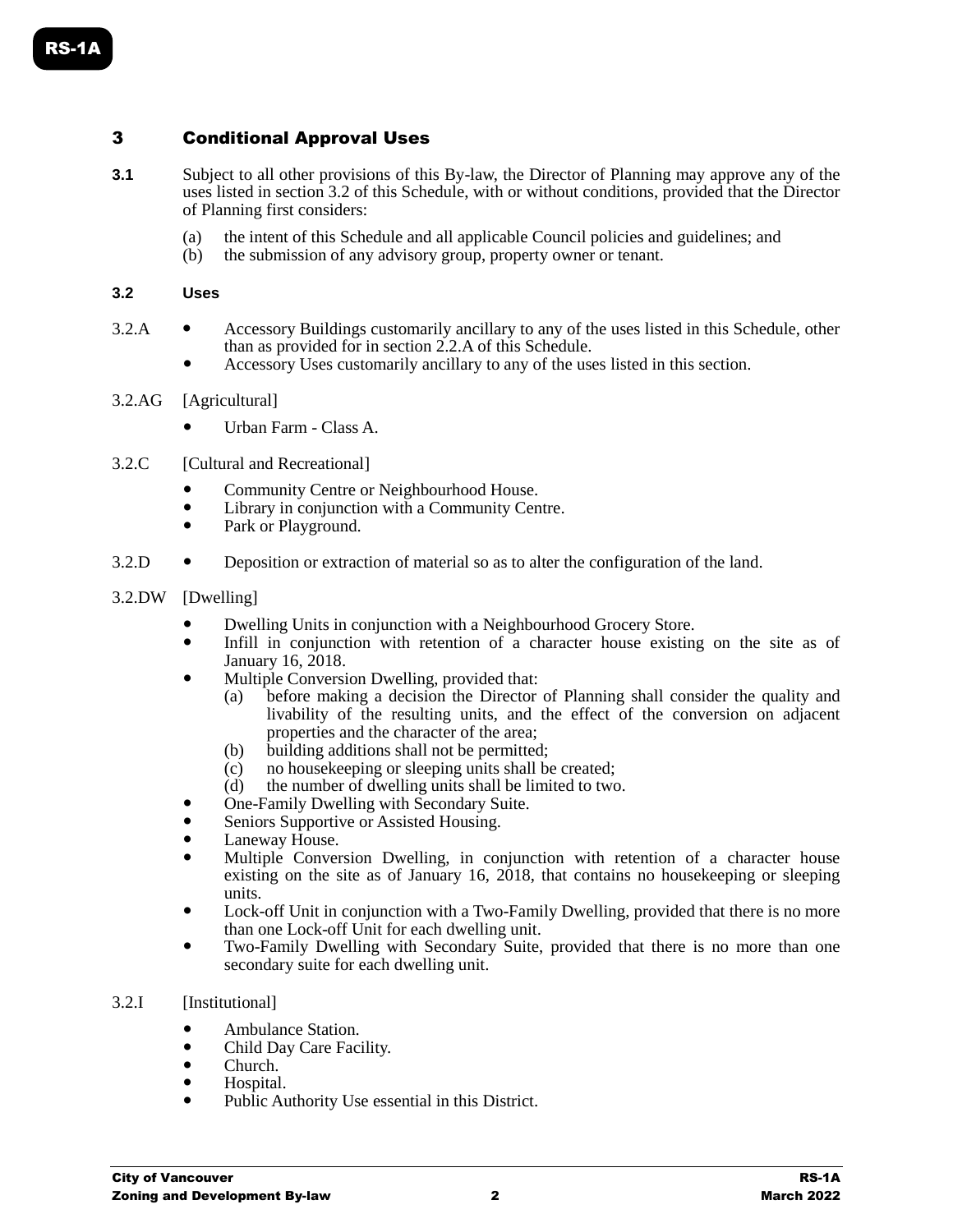# RS-1A

- School Elementary or Secondary.
- Social Service Centre.
- Community Care Facility Class B.
- Group Residence.
- 3.2.O [Office]
	- Temporary Sales Office.

## 3.2.P [Parking]

Parking Area ancillary to a principal use on an adjacent site.

## 3.2.R [Retail]

- Farmers' Market. *Compatibility with nearby sites, parking, traffic, noise, hours of operation, size of facility, pedestrian amenity*.
- Neighbourhood Grocery Store.
- Public Bike Share.

## 3.2.S [Service]

- Bed and Breakfast Accommodation.
- Short Term Rental Accommodation.
- 3.2.U [Utility and Communication]
	- Public Utility.

## 4 Regulations

All uses approved under sections 2 and 3 of this District Schedule shall be subject to the following regulations:

## **4.1 Site Area**

- 4.1.1 The minimum site area for a one-family dwelling, one-family dwelling with secondary suite, two-family dwelling, or two-family dwelling with secondary suite shall be 334 m².
- 4.1.2 Where the site size is less than 9.8 m in width or less than  $334 \text{ m}^2$  in area, the design of any new building shall first require the approval of the Director of Planning.
- 4.1.3 The maximum site area for a two-family dwelling, including a lock-off unit in conjunction with a two-family dwelling, is less than  $511 \text{ m}^2$ .
- 4.1.4 The Director of Planning may permit a reduction to the minimum site area requirements of section 4.1 with respect to any of the following developments on an existing lot of lesser site area on record in the Land Title Office for Vancouver:
	- (a) one-family dwelling;
	- (b) one-family dwelling with secondary suite;
	- (c) one-family dwelling with laneway house;
	- (d) one-family dwelling with secondary suite and laneway house;
	- (e) two-family dwelling;
	- (f) two-family dwelling with secondary suite; and
	- (g) infill or multiple conversion dwelling in conjunction with retention of a character house.

## **4.2 Frontage --** Not Applicable.

**4.3 Height**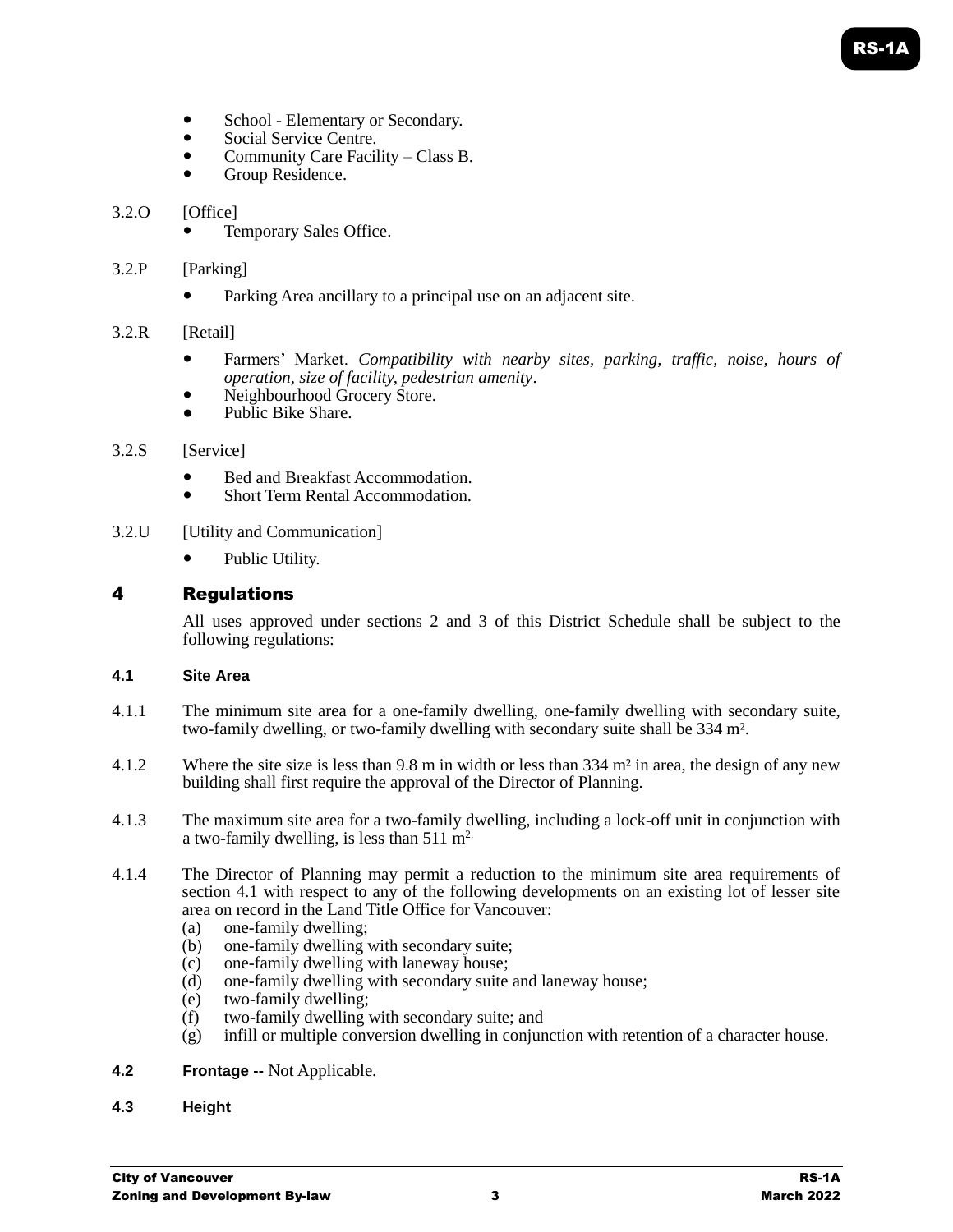4.3.1 A building shall not exceed 10.7 m in height and shall not have more than 2½ storeys.

#### **4.4 Front Yard**

- 4.4.1 A front yard with a minimum depth of 7.3 m shall be provided.
- 4.4.2 In the case of a site having an average depth of less than 36.5 m the required front yard may be reduced in accordance with section 10.29 of this By-law.
- 4.4.3 Entries, porches and verandahs complying with the conditions of section 4.7.3(g) shall be permitted to project into the required front yard a maximum of 1.8 m provided that such a projection is limited to 30% of the width of the building.

#### **4.5 Side Yards**

- 4.5.1 A side yard width of 10 percent of the width of the site shall be provided on each side of the building, except that it need not be more than 1.5 m in width.
- 4.5.2 In the case of a corner site which has located at its rear, with or without the intervention of a lane, a site which fronts on the street flanking the corner site, the exterior side yard shall be regulated by the provisions of section 10.27 of this By-law.

#### **4.6 Rear Yard**

- 4.6.1 A rear yard with a minimum depth of 10.7 m shall be provided, except that where the rear of the site abuts a lane, this required minimum depth shall be decreased by the lane width between the rear property line and the ultimate centre line of the lane.
- 4.6.2 In the case of a site having an average depth of less than 36.5 m, the required rear yard may be reduced in accordance with section 10.29 of this By-law.

#### **4.7 Floor Space Ratio**

- 4.7.1 The floor space ratio for all uses except for two-family dwelling or two-family dwelling with secondary suite shall not exceed 0.60, except that:
	- (a) where an existing lot is less than 7.3 m width the floor space ratio shall not exceed 0.45;
	- (b) if:
		- (i) the area of all floors at or above finished grade does not exceed a floor space ratio of 0.45,
		- (ii) the area of any floor, including the basement or cellar, does not exceed a floor space ratio of 0.25, and
		- (iii) no portion of the basement or cellar projects horizontally beyond the perimeter of the first storey, including entries, porches and verandahs,
		- an increase in the floor space ratio to 0.70 is permissible;
	- (c) for buildings existing prior to July 7, 2009, if:
		- (i) the area of all floors at or above finished grade does not exceed the lesser of a floor space ratio of 0.50 and the existing floor space ratio,
		- (ii) the area of all floors at, above or below finished grade, after the addition of a basement or cellar, does not exceed a floor space ratio of 0.75,
		- (iii) the area of any floor, including the basement or cellar, does not exceed a floor space ratio of 0.25, and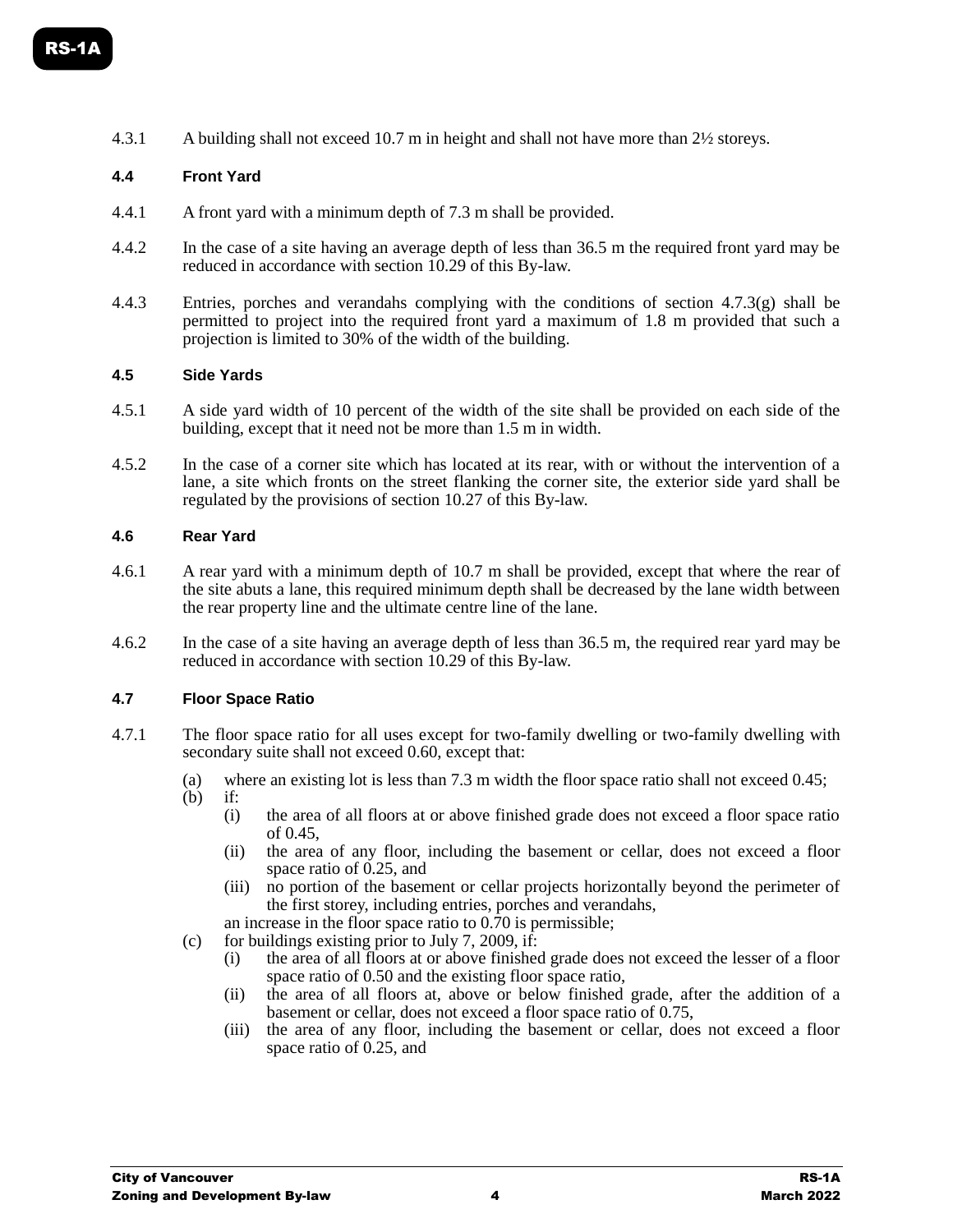- (iv) no portion of the basement or cellar projects horizontally beyond the perimeter of the first storey, including entries, porches and verandahs, a basement or cellar is permissible;
- (d) the Director of Planning may increase the maximum permitted floor space ratio to 0.75 to facilitate an addition to a character house, if the Director of Planning first considers the intent of this Schedule and all applicable policies and guidelines adopted by Council; and
- (e) the Director of Planning may increase the maximum permitted floor space ratio to 0.85 for infill in conjunction with retention of a character house, if the Director of Planning first considers the intent of this Schedule and all applicable policies and guidelines adopted by Council.
- 4.7.1A The floor space ratio for two-family dwellings and two-family dwellings with secondary suite must not exceed 0.70, except that the area of all floors at or above finished grade and of the floors of any storey, basement or cellar located below a storey which has a floor surface located 1.8 m or more above finished grade, all of which floors are located within the building depth as defined by section 4.16.1 of this Schedule, shall not exceed  $371 \text{ m}^2$ .
- 4.7.2 The following shall be included in the computation of floor space ratio:
	- (a) all floors, including earthen floor, to be measured to the extreme outer limits of the building;
	- (b) stairways, fire escapes, elevator shafts and other features which the Director of Planning considers similar, to be measured by their gross cross-sectional areas and included in the measurements for each floor at which they are located; and
	- (c) the floor area of bay windows, regardless of seat height, location on building or relationship to yard setbacks, in excess of the product of the total floor area permitted above the basement times 0.01.
- 4.7.3 The following shall be excluded in the computation of floor space ratio:
	- (a) balconies and decks and any other appurtenances which, in the opinion of the Director of Planning, are similar to the foregoing, provided that the total area of these exclusions does not exceed 8% of the floor area being provided;
	- (b) patios and roof decks, provided that the Director of Planning first considers the effect on privacy and overlook;
	- (c) where floors are used for off-street parking and loading, the taking on or discharging of passengers, bicycle storage in multiple conversion dwellings containing 3 or more units or in multiple dwellings or uses which in the opinion of the Director of Planning are similar to the foregoing, those floors or portions thereof so used, which:
		- (i) are at or below the base surface, provided that the maximum exclusion for a parking space shall not exceed 7.3 m in length; or
		- (ii) are above the base surface and where developed as off-street parking are located in an accessory building situated in the rear yard, provided that the maximum exclusion for a parking space shall not exceed 7.3 m in length.
	- (d) child day care facilities to a maximum floor area of 10 percent of the permitted floor area, provided the Director of Planning, on the advice of the Director of Social Planning, is satisfied that there is a need for a day care facility in the immediate neighbourhood;
	- (e) areas of undeveloped floors which are located
		- (i) above the highest storey or half-storey and to which there is no permanent means of access other than a hatch; or
		- (ii) adjacent to a storey or half-storey with a ceiling height of less than 1.2 m.
	- (f) floors located at or below finished grade with a ceiling height of less than  $1.2 \text{ m}$ ;
	- (g) entries, porches and verandahs and covered porches above the first storey, provided that:
		- (i) for all uses except for two-family dwellings and two-family dwellings with secondary suite, they face a street or a rear property line and entries, porches and verandahs are located at the basement or first storey,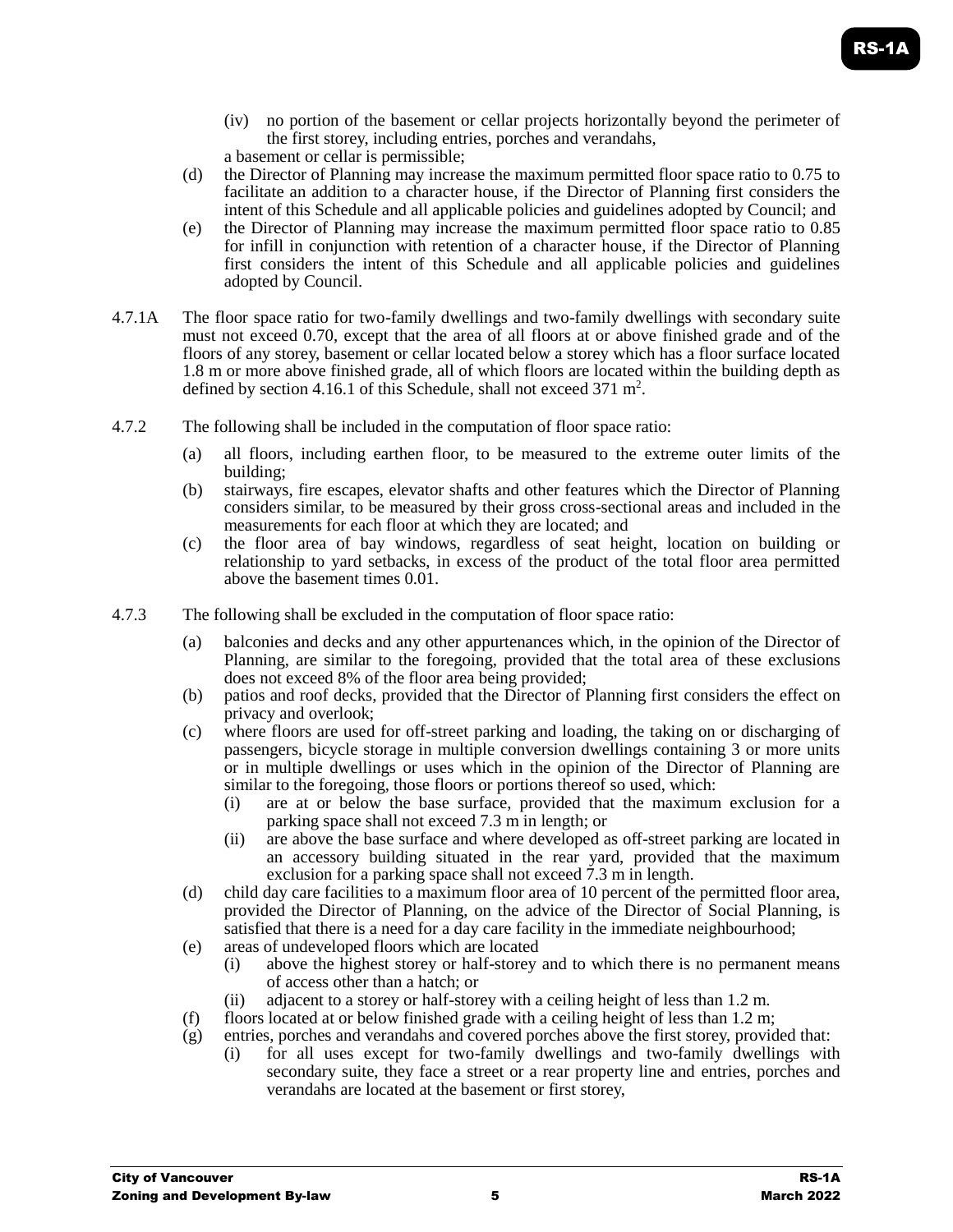- (ii) for two-family dwellings and two-family dwellings with secondary suite, they face a street or rear property line,
- (iii) the side facing the street or rear property line is open or protected by guards that do not exceed the required minimum height,
- (iv) the total area being excluded, when combined with the balcony and deck exclusions under subsection 4.7.3(a), does not exceed 13% of the floor area being provided,
- (v) for two-family dwellings and two-family dwellings with secondary suite, the depth of the total area being excluded for covered porches above the first storey does not exceed 1.83 m, and
- (vi) the ceiling height, excluding roof structure, of the total area being excluded does not exceed 3.1 m measured from the entry, porch or verandah floor;
- (h) unconditioned floor areas with a ceiling height or height to the underside of joists of less than 2.0 m, located below the floors of entries, porches and verandahs complying with subsection  $4.7.3(g)$ , to which there is no access from the interior of the building;
- (i) the floor area of a laneway house; and
- (j) for two-family dwellings and two-family dwellings with secondary suite, areas of floors existing, proposed or as may be extended over open-to-below space located directly below sloping roof rafters or a sloping ceiling where the ceiling is directly attached to the underside of sloping roof rafters, and where the roof joists have a minimum 7:12 pitch and the related ceiling maintains the same pitch as the roof joists, provided that:
	- (i) the distance from the floor to any part of the roof rafters or ceiling is no higher than 2.3 m and no lower than 1.2 m, both measured vertically, and
	- (ii) the excluded floor area does not exceed 10 percent of the permitted total floor area.
- 4.7.4 Notwithstanding the definition of "half-storey" in section 2 of this By-law, for the purposes of this Schedule the maximum permitted floor area contained in a half-storey shall not include floor area excluded in section 4.7.3(j) of this Schedule.

## **4.8 Site Coverage**

- 4.8.1 The maximum site coverage for buildings shall be 45 percent of the site area, except that where an existing lot is less than 7.3 m in width the maximum site coverage for buildings shall be 35 percent of the site area.
- 4.8.2 For the purpose of this section, site coverage for buildings shall be based on the projected area of the outside of the outermost walls of all buildings and includes carports, but excludes steps, eaves, balconies and decks.
- 4.8.3 Except where the principal use of the site is a parking area, the maximum site coverage for any portion of the site used as parking area shall be 30%.
- 4.8.4 The area of impermeable materials, including building coverage, shall not exceed 60 percent of the total site area except that where developed secondary vehicular access to a site is not available, the Director of Planning may exclude from the area of impermeable materials an amount not exceeding:
	- (a) for the first parking space, the product of the distance, in metres as measured along the driveway centre line, from the point where the driveway crosses the property boundary to the point where it meets the nearest side of the approvable parking space times 3.1 m; and
	- (b) for each additional parking space, 67 m² to accommodate vehicular access and manoeuvring.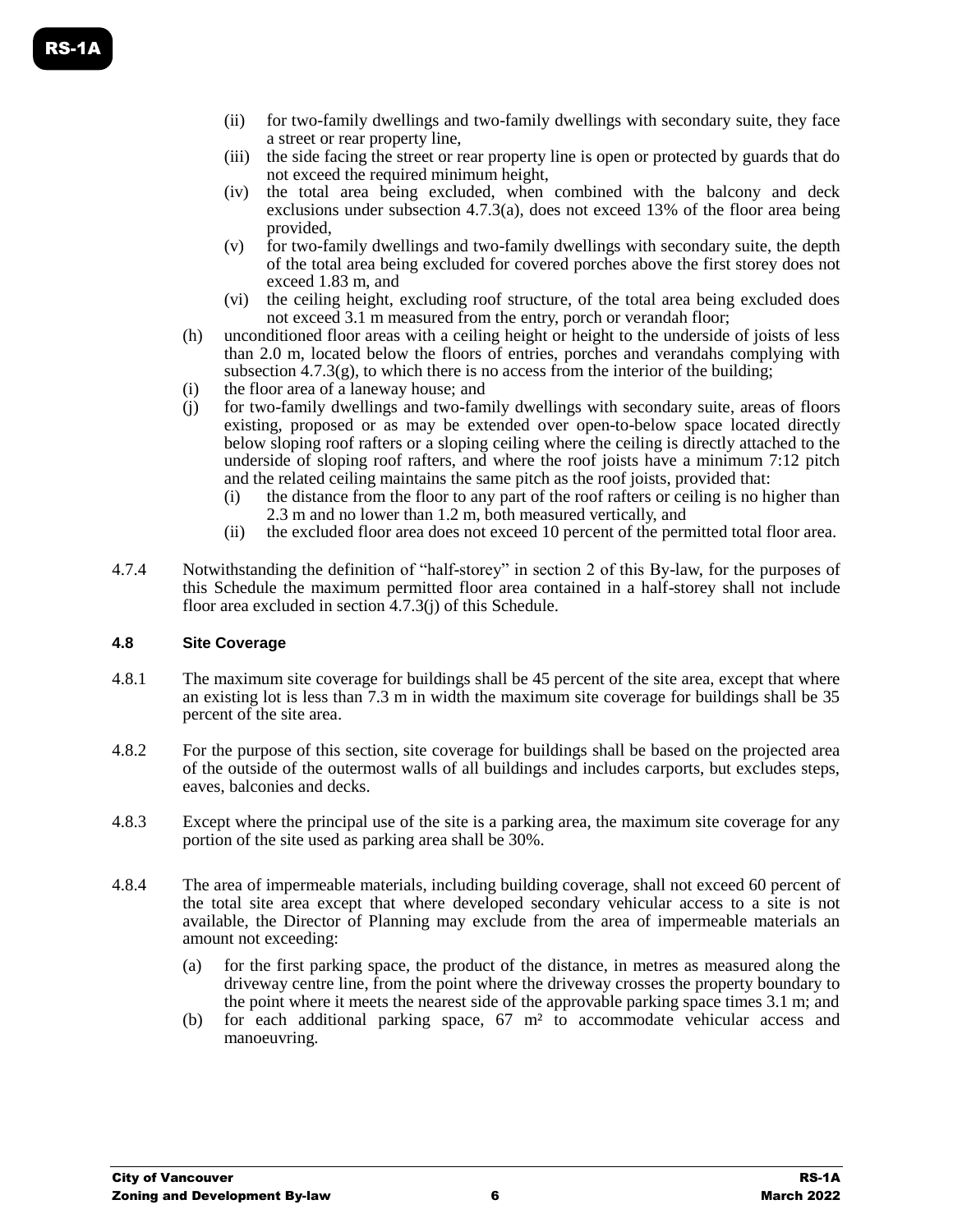- 4.8.5 For the purposes of section 4.8.4, the following materials shall be considered impermeable: the projected area of the outside of the outermost walls of all buildings, including carports, entries, porches and verandahs; asphalt; concrete; brick; stone; and wood.
- 4.8.6 Notwithstanding section 4.8.5, gravel, river rock less than 5 cm in size, wood chips, bark mulch, and other materials which, in the opinion of the Director of Planning, have fully permeable characteristics when in place installed on grade with no associated layer of impermeable material (such as plastic sheeting) that would impede the movement of water directly into the soil below, are excluded from the area of impermeable materials.
- 4.8.7 The Director of Planning may vary section 4.8.4 for buildings existing prior to May 30, 2000 to a maximum of 70 percent impermeable materials site coverage provided that:
	- (a) the percentage of the site covered by existing impermeable materials is not increased by the proposed development;
	- (b) the Director of Planning considers the advice of the City Engineer; and
	- (c) the Director of Planning considers all applicable policies and guidelines adopted by Council.

## **4.9 [Deleted -- see Parking By-law.]**

## **4.16 Building Depth**

4.16.1 For two-family dwelling or two-family dwelling with secondary suite, the distance between the front yard and the rear yard of a site shall not exceed 40 percent of the depth of the site.

## **4.17 External Design**

- 4.17.1 For the purpose of this section 4.17, a main entrance means a door facing a street not being a lane, which is visible from the street and is located at or within 1.8 m of grade, or connected to grade by stairs or a ramp.
- 4.17.2 In two-family dwellings and two-family dwellings with secondary suite, there must be two main entrances, one to each principal dwelling unit.
- 4.17.3 In two-family dwellings and two-family dwellings with secondary suite on a corner site, one main entrance must face the front street and one main entrance must face the flanking street.
- 4.17.4 In two-family dwellings and two-family dwellings with secondary suite, there must be a entry, porch or verandah at each main entrance, with a minimum width and depth of 1.8 m.
- 4.17.5 In two-family dwellings and two-family dwellings with secondary suite, roof design must comply with the following provisions:
	- (a) all roofs except for dormer roofs shall have a minimum slope of 7:12 and a maximum slope of 12:12 and shall be either hip or gable or a combination of both, and shall intersect at its lower portion with the exterior wall face of the building or the vertical projection thereof at a line no higher than the lesser of 7.9 m above the base surface or the floor level of a half-storey or attic above the second storey;
	- (b) dormer roofs shall be gable, hip or shed in form and shall have a minimum slope of 4:12;
	- (c) the maximum total width of dormers provided on a half storey above the second storey must not exceed 50% of the width of the elevation of the storey below;